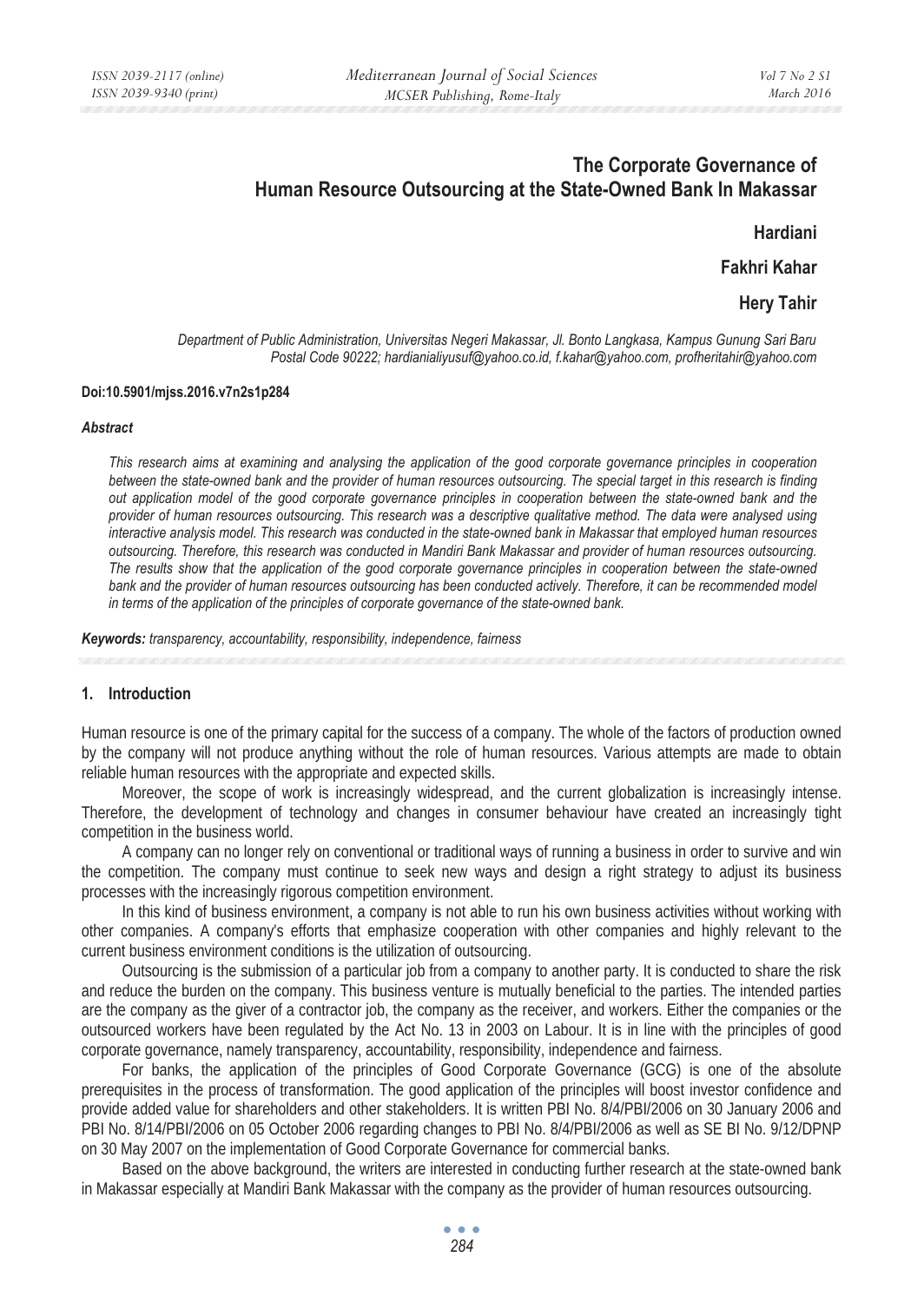#### *1.1 Research formulation*

Based on the description of the conditions and problems of corporate governance of human resource outsourcing, the basic issue that is examined is the extent to which the application of the principles of good corporate governance in cooperation between the state-owned bank and the provider of HR outsourcing.

# **2. Review of Related Literature**

#### *2.1 The state-owned bank*

According to the Law No. 7 in 1992 about Banking as amended by the Law No. 10 of 1998, the Bank is a business entity which collects funds from the public in the form of deposits, and distributes them to the public in order to improve the standard of living of the society.

According to ownership, banks in Indonesia are divided into three types:

- a. The state-owned bank means that the government possesses some or all of the shares. The regional development bank is also included in this category because it is owned by the local government for example Jatim Bank, Jabar Bank, and others.
- b. The private-owned bank is the bank that all shares are owned by private parties.
- c. The cooperative-owned bank is a bank that all shares are owned by cooperatives, for example, BUKOPIN Bank.

# *2.2 Outsourcing Agent*

Outsourcing comes from the word "out" which means go out and "source" which means resources. In practice, the basic definition of outsourcing is the transfer of part or all of the work and authority to other parties in order to support the strategy of outsourcing service users either personal, company, division or a unit within a company.

Outsourcing contracts can be defined as a form of contract between the company as job giver and worker provider to be employed in a certain period of time in accordance with the contract that had been agreed upon by both parties. Therefore, in this case, the company as a user of the workforce do not have a relationship with the workers who are employed directly because the workers are through the company outsourcing agency.

According to Komang and Agus (2008) the outsourcing type are distinguished into two groups namely:

- 1. Business Process Outsourcing (BPO) in Indonesia is known as a chartering job. This kind of outsourcing refers to the desired result. If a manufacturing company wants to turn its product sales to other companies, the payment of the compensations is in the form of the number of the sold units.
- 2. Human Resource Outsourcing (HRO) refers to the needs of the provision and management of human resources. The company will be working with outsourcing companies (vendors) that provide services in the provision and management of labour. Compensation to vendors is a management fee according to the agreement.

Outsourcing is a form of agreement between the company A as service user and company B as provider, where company A asks for company B to provide the necessary labour to work in company A by paying some retributions or wages to company B based on agreement.

The developments in subsequent years showed that the company's organization grew complex. Its resources also go hand in hand that are more into specialization which is fixed on various elements of the company's operations for example product design, engineering, manufacturing, human resources, information technology, logistic, and sales.

This research is expected to obtain information about the company in an effort to minimize the negative impact of the utilization of outsourcing, namely:

#### *2.2.1 For company*

- 1. There is a complexity of working relationships in terms of giving work orders, warnings and sanctions because the employers are not the entrepreneur.
- 2. There is a change of the status of the working relation from the fixed labour to the unfixed labour.

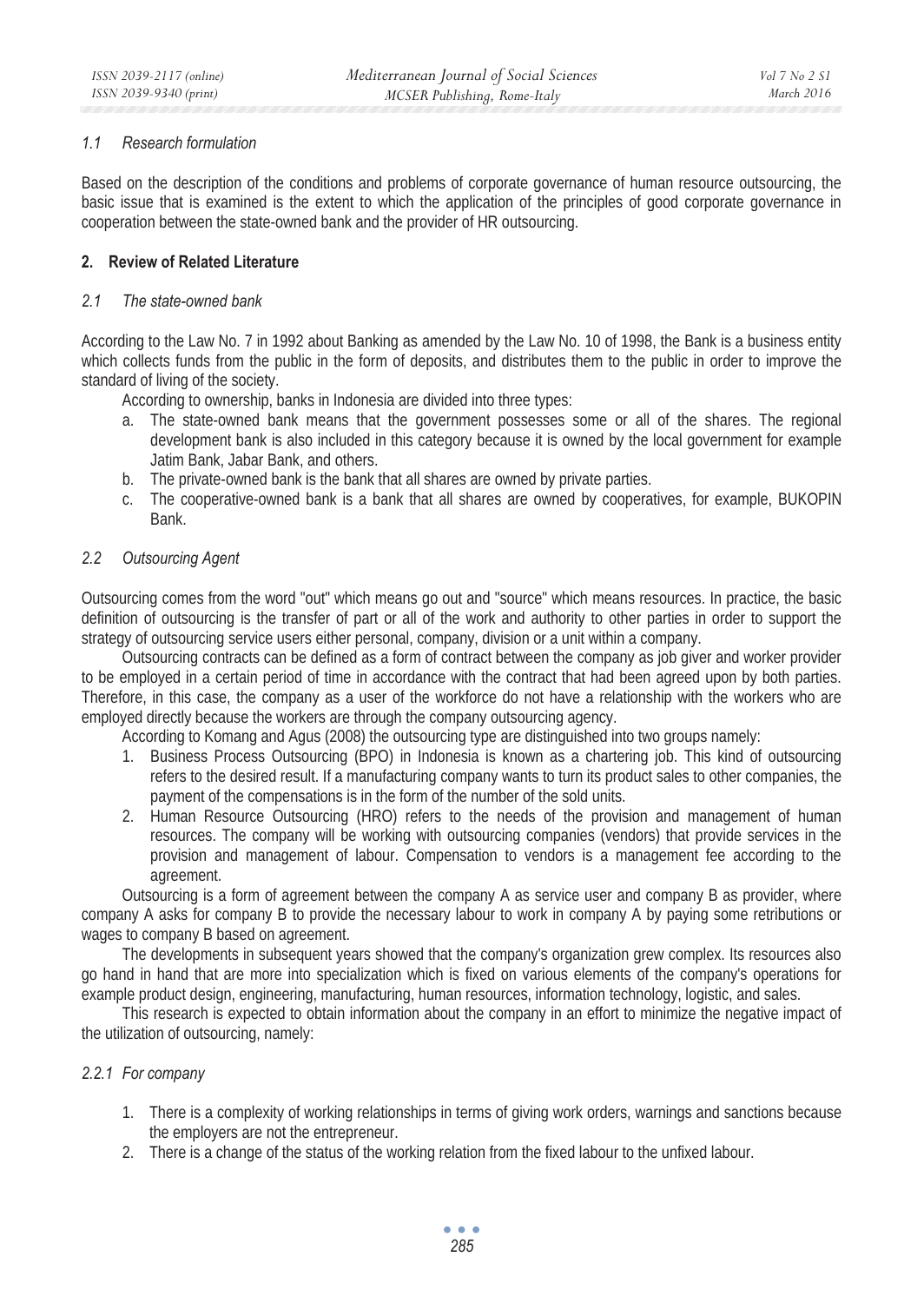#### *2.2.2 For labour*

- 1. There is job dissatisfaction because the company can terminate employment at any time without any prior information.
- 2. There is a decrease in the level of welfare because the company as the job giver pays compensation to the provider of workers. Meanwhile, the workers are paid by the worker provider. Therefore, the wage is not entirely accepted by the workers; even it is cut up to 30%.
- 3. There is an unclear career level. Therefore, it raises insecurity in working.

The outsourcing agent is a company engaged in the field of labour providers. A previous study entitled "Outsourcing Human Resources: an Overview from the Perspective of the Vendor and Employee" which was written by Salamah Wahyuni (Universitas Sebelas Maret) and M.S. Djumilah Idrus, Zain, and Mintarti Rahayu (Universitas Brawijaya) outlined that outsourcing mainly to human resources is something that is relatively new in Indonesia. It began to develop around the end of the nineties, and it developed rapidly after 2000. Since 2002, there are many companies that use outsourcing strategies in the provision and management of its human resources. Therefore, outsourcing companies as vendors that provide services for the provision and management of labour services are also growing fast. It indicates that the outsourcing company is a business that has a promising prospect for the outsourcing agent. With its experience and information, the outsourcing agent can build strength that may be difficult to control the company. Therefore, the company must actually believe that its partner will not be a renegade.

# *2.3 Agency Theory*

In the agency theory, agency relationship arises when one or more people (principal) employs another person (agent) to provide a service, and then they delegate the decision-making authority to the agent. Jensen and Meckling (1976) in Masdupi (2005, p. 59) defines the agency theory as the relationship between the agent (management of a business) and principal (business owners). In the agency relationship, there is a contract in which one or more persons (principal) control another person (the agent) to perform a service on behalf of the principal. In addition, the principal authorize the agent to make decisions that are best for the principal.

In the agency relationship, the agent is expected to take decision especially the decision that leads to things that benefit the owner of the company. When management decision is adverse to the owner of the company, agency problems will arise (Hanafi and Ismiyanti, 2004, p. 176).



**Source:** Ismiyanti dan Hanafi, 2004, p. 180

One of the most effective ways to use as a tool of control that restrict the deviant behavior is the application of the principles of good corporate governance.

#### *2.3.1 The Concept of Corporate Governance.*

Corporate governance arises due to the separation between ownership and control of the company. The corporate governance is a system built to direct and control the company. Therefore, it can create a good, fair, and transparent relationship among the concerned parties such as stakeholders.

The regulation of the Minister of State-owned Enterprises number 01/MBU/2011 about the implementation of good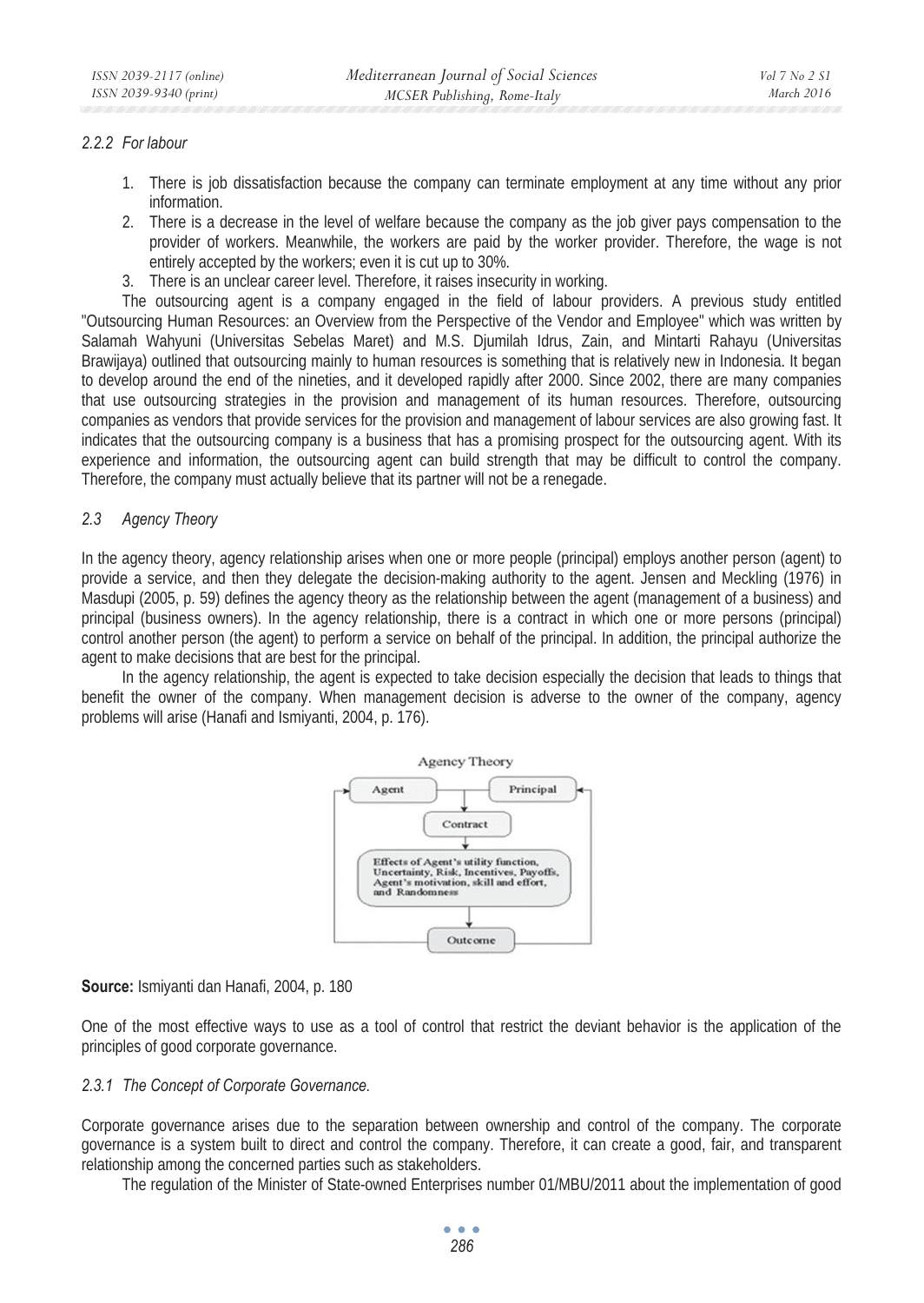corporate governance in State-owned enterprises, has outlined the principles of good corporate governance in chapter II of part 1 of article 3. The principles of good corporate governance consist of:

- 1. Transparency is openness in the decision-making process and openness in disclosing the relevant information about the company;
- 2. Accountability is a function of clarity about the implementation of organs so that the management of the company will operate effectively;
- 3. responsibility is the conformity of legislation and the principles of a healthy corporation in managing the company;
- 4. Independency is a condition in which the company is managed professionally without conflicts of interest and pressure from any party that is not in agreement with the legislation and the principles of a healthy corporation;
- 5. Fairness is justice and equality in fulfilling the rights of stakeholders that arise based on agreement and legislation.

# **3. Method**

This research was a descriptive qualitative research. This research used a case study approach. The research location was in Mandiri Bank of Makassar that includes 37 work units. It consists of 3 branches, 28 sub-branches or KCP and six cash offices or KK. They spread not only in the city of Makassar but also in several districts and islands along with its partner of the company that became the provider of human resources outsourcing.

| <b>No</b>       | <b>WORK UNIT</b>                 | <b>STAFF</b>    |
|-----------------|----------------------------------|-----------------|
| 1               | KC Ambon Pantai Mardika          | 41              |
| $\overline{2}$  | <b>KC Ambon Pattimura</b>        | $\overline{39}$ |
| $\overline{3}$  | <b>KC Makassar Kartini</b>       | 112             |
| $\overline{4}$  | <b>KCP AMBON MASOHI</b>          | 4               |
| $\overline{5}$  | <b>KCP AMBON NAMLEA</b>          | 8               |
| $\overline{6}$  | <b>KCP AMBON PARADISO</b>        | 6               |
| $\overline{7}$  | <b>KCP AMBON PASO</b>            | $\overline{4}$  |
| 8               | <b>KCP AMBON TUAL</b>            | $\overline{3}$  |
| $\overline{9}$  | <b>KCP BULA</b>                  | $\overline{3}$  |
| 10              | <b>KCP Gemba</b>                 | $\overline{3}$  |
| 11              | KCP MAKASAR PERINTIS KEMERDEKA   | $\overline{4}$  |
| 12              | KCP MAKASAR PUSAT GROSIR DAYA    | $\overline{5}$  |
| 13              | <b>KCP MAKASSAR ANDALAS</b>      | 12              |
| 14              | <b>KCP Makassar BTP</b>          | 4               |
| 15              | <b>KCP Makassar Cokroaminoto</b> | 20              |
| 16              | <b>KCP MAKASSAR DAYA</b>         | 13              |
| 17              | <b>KCP Makassar Kima</b>         | $\overline{2}$  |
| 18              | <b>KCP MAKASSAR MAROS</b>        | $\overline{5}$  |
| 19              | KCP Makassar Paccerakkang        | $\overline{2}$  |
| 20              | <b>KCP MAKASSAR PANNAMPU</b>     | $\overline{4}$  |
| 21              | KCP MAKASSAR PASAR TERONG        | 4               |
| 22              | KCP Makassar Slamet Riyadi       | $\overline{27}$ |
| 23              | <b>KCP MAKASSAR SUDIANG</b>      | 6               |
| 24              | <b>KCP Makassar Sulawesi</b>     | 15              |
| 25              | <b>KCP MAKASSAR VETERAN</b>      | 11              |
| 26              | <b>KCP Maros Camba</b>           | $\overline{2}$  |
| 27              | <b>KCP Maros Sudirman</b>        | 5               |
| 28              | <b>KCP PANGKEP HASANUDIN</b>     | $\overline{4}$  |
| 29              | <b>KCP PANKAJENE</b>             | $\overline{6}$  |
| 30              | <b>KCP SEMEN TONASA</b>          | $\overline{4}$  |
| $\overline{31}$ | <b>KCP TUAL</b>                  | 9               |

#### **THE TOTAL OF WORK UNIT & STAFF MANDIRI BANK OF MAKASSAR AREA**

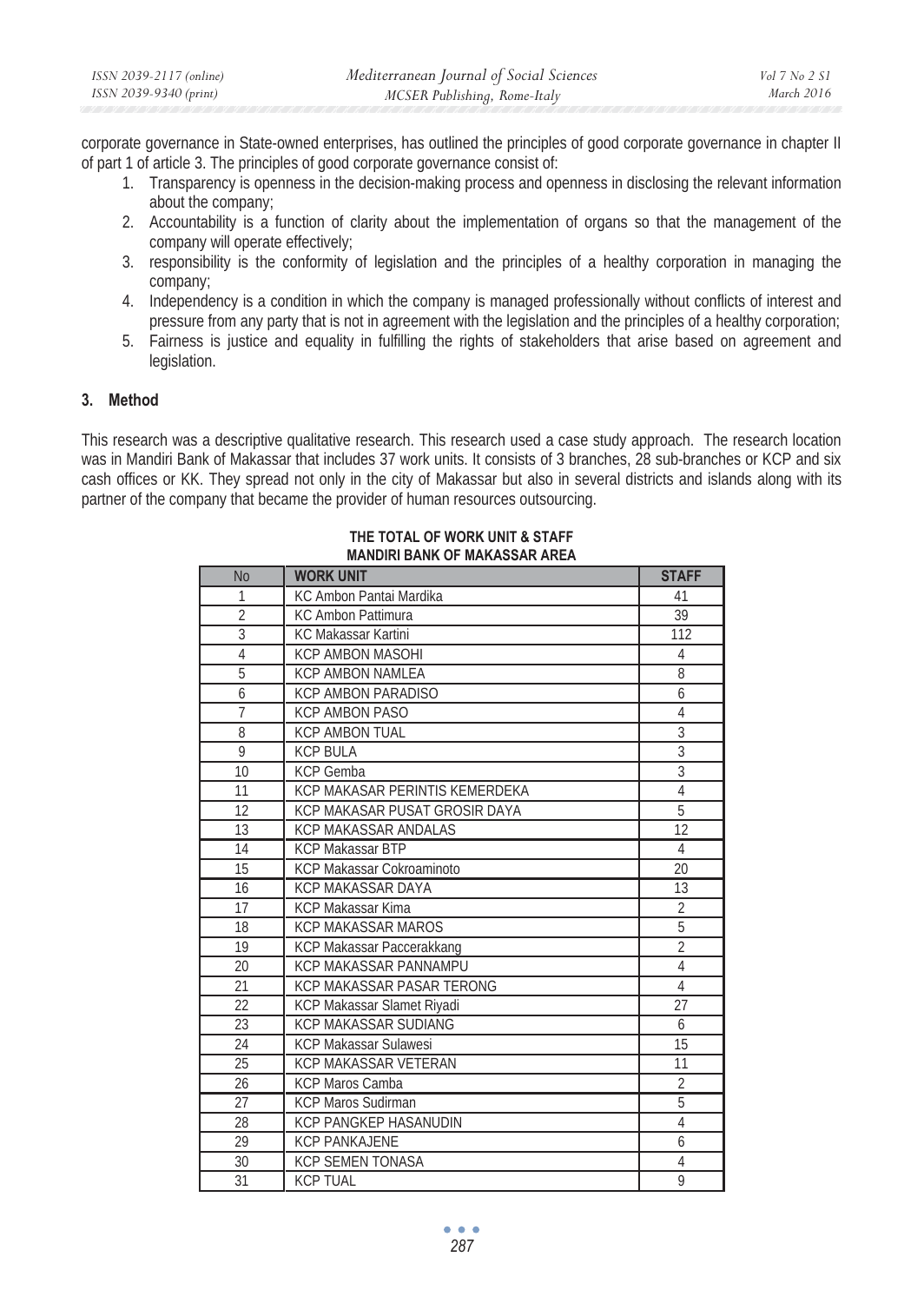| 32 | KK AMBON UNIVERSITAS PATTIMURA |  |
|----|--------------------------------|--|
| 33 | KK MAKASAR PASAR SENTRAI       |  |
| 34 | KK MAKASAR SOMBA OPU           |  |
| 35 | KK Makassar Pelabuhan Indonesi |  |
| 36 | <b>KK Makassar Stela Maris</b> |  |
| 27 | KK Makassar Univ Hasanuddin    |  |
|    |                                |  |

**Source:** Mandiri Bank, 2015

#### **4. Results and Discussion**

The role of the principles of good corporate governance of state-owned bank on human resources outsourcing is urgently needed as a governing tool. Therefore, system and procedures that take place are in accordance with the corridor that has been established by the company. The research focuses on the application of the principles of good corporate governance especially for recruitment mechanisms, training and the granting of compensation for outsourcing.

Based on the results of this research, it is found that the company has applied the application of good corporate governance principles namely transparency, accountability, corporate responsibility, independence and fairness. Thus, the principles of good corporate governance have been become the foundation of any operating rules and policies of the company. It is similar in establishing mechanisms and procedures that become the terms and conditions of cooperation between Mandiri Bank (the state-owned bank in Makassar) as the user and the company as the provider of human resources outsourcing. As the user of outsourcing, the state-owned bank is very strict in applying the terms and conditions that must be adhered to by the vendor as the provider of human resources outsourcing. The selection system in the process of recruitment, training and the granting of compensation to the outsourcing must comply with the predetermined requirements.

If the vendor makes a mistake or omission that deviates from the agreement, it will be sanctioned in the form of a warning letter. If it is not concerned with the warning, the company will not continue co-operation after the cooperation period ends.

In order to awake the governance that has been established, the company took over the reins to overcome irregularities or negligence committed by the vendor.

Mandiri Bank continues to maintain consistency in applying the principles of good corporate governance (GCG) in every business process. One of the results is a recognition of the Journal Corporate Asian (CGA) as the best icon of GCG implementation in the country.

CGA Annual Recognition Award 2013 (Best of Asia) for the category of Asia's Icon on Corporate Governance is submitted by CGA Publisher namely Aldrin Monsod to the Director of Compliance and Human Capital of Mandiri Bank (Ogi Prastomiyono) in Manila, Philippines, on Tuesday night (25/6/2013). The Best of Asia award was the fifth award of Mandiri Bank.

A comprehensive application of the principles of GCG become an important factor that determines the level of profitability and reputation of a company. It is also a success in providing added value to stakeholders through several ways:

- 1. Enforcing a code of conduct and business ethics as guidelines to behave for the whole range of Mandiri Bank in terms of the internal and external relationship, such as stockholders, affiliates, investors, customers, suppliers, governments and communities.
- 2. Obligating the entire employees to fill out and sign an annual disclosure.

Through the implementation of good corporate governance, the entire human resources in Mandiri Bank are tying themselves to implement the code of conduct, oath of office, and other applicable regulations. Therefore, the recommended model in the application of the principles of good corporate governance in cooperation between the sateowned bank and the provider of HR outsourcing is the model that has already applied to Mandiri Bank.

#### **5. Conclusion**

The company has applied the application of governance principles namely transparency, accountability, responsibility, independence and fairness. The comprehensive application of good corporate governance becomes an important factor that determines the level of profitability and reputation of a company as well as its success in providing added value to